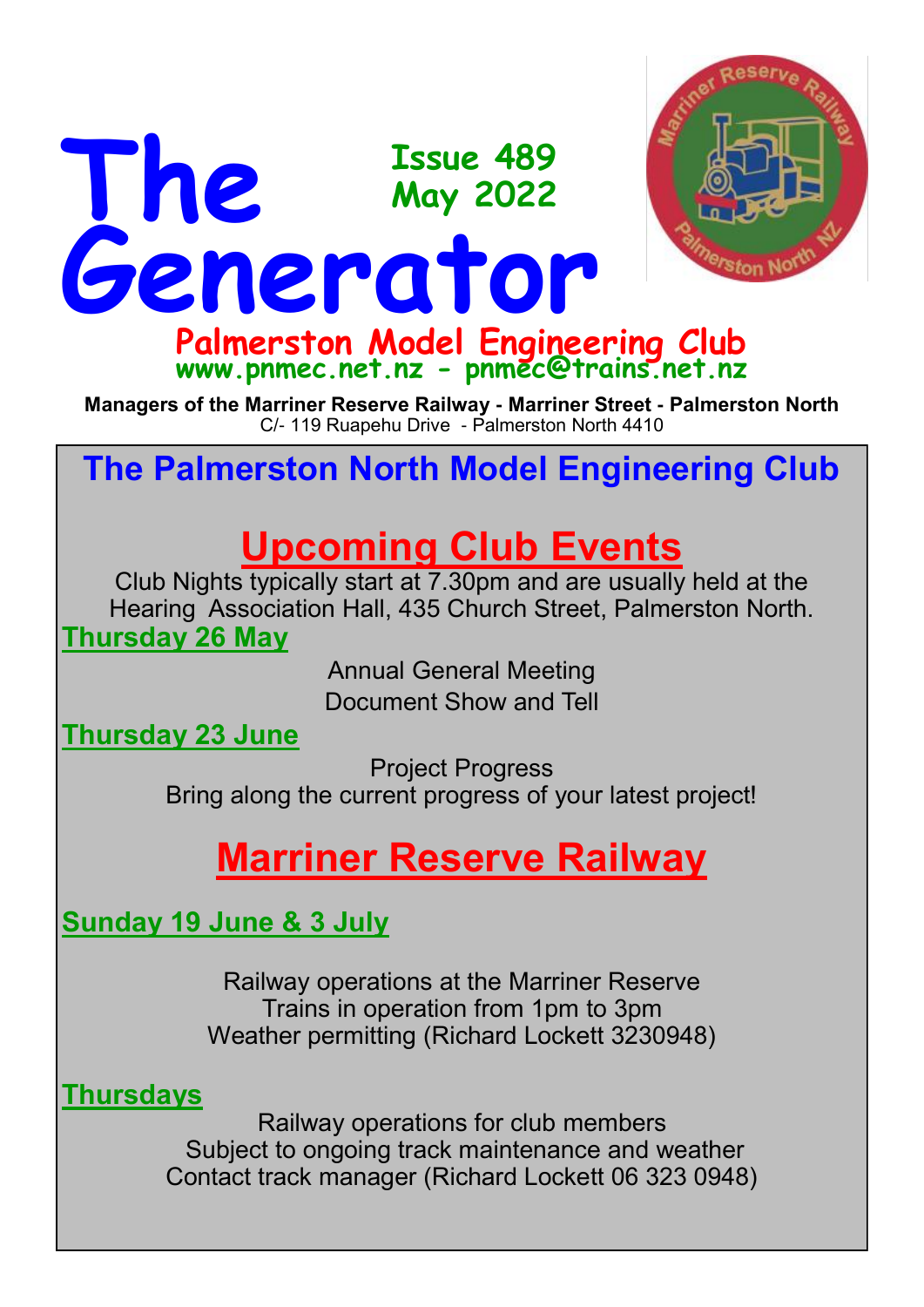## **PRESIDENT'S REPORT**

Welcome back team. Regular Thursday night club meetings will start again on the Thursday 26<sup>th</sup> May. The first meeting will be our AGM, a little late but we could not hold this any earlier because of the Covid Restrictions. Following the AGM (which will be short) we will be hosting a document evening where members can display and explain documents of special interest. I do encourage your attendance.

The Crompton Shield is an award given annually to a member who has made a significant contribution to the club. The nominee is selected by a membership vote after the AGM, however, a selection this year will be difficult because the club's activities have been minimal, disrupted by persistent Covid lockdowns and restrictions. There is a general consensus that this trophy should not be awarded this year, but that annual presentation should continue once we have enough activity to facilitate a fair and rational selection. Should any member have strong views regarding this decision, please contact me.

Members that follow the club's activities on line will notice that the new website is almost complete. I know that members have visited this site because I am getting comments from those who have their mugshots in the Photo Gallery. These photos were selected to portray the wide range of activities our members undertake and to communicate to the public that we are more than just a railway. Photos will be added on a continuous basis to maintain a fresh appearance to the public. We are making final corrections to this site and once these are completed we will be moving to the second phase of our marketing campaign: advising our activities through the electronic medium. Our new website is:

#### **pnmec.net.nz**

For General Interest: Many of our club members are into bikes, and their varied activities, will be the feature of upcoming Generator issues. These two photographs were taken in Copenhagen and show the results of an interesting lesson in "leadership of the masses".

Copenhagen had a problem: there was traffic congestion in the city and building additional roads and parking buildings was not practical. A typical Danish solution had to be found. The Danish Royal Family is highly regarded, and they are very accessible to the public. To lead the way the Queen got on a bike and did the morning commute, peddling across a main bridge into the city and up to the palace. In the evening she reversed the process. Soon hundreds, and then thousands, of citizens were biking into the city with her every day. Now tens of thousands of bikes do the daily commute into the city centre. This created another problem. Bike parking. The first of these two photos show one of many two tier parking stands around the central railway station. The other shows a parking lot on the footpath outside a popular pub.

Keep healthy and keep building, David Bell



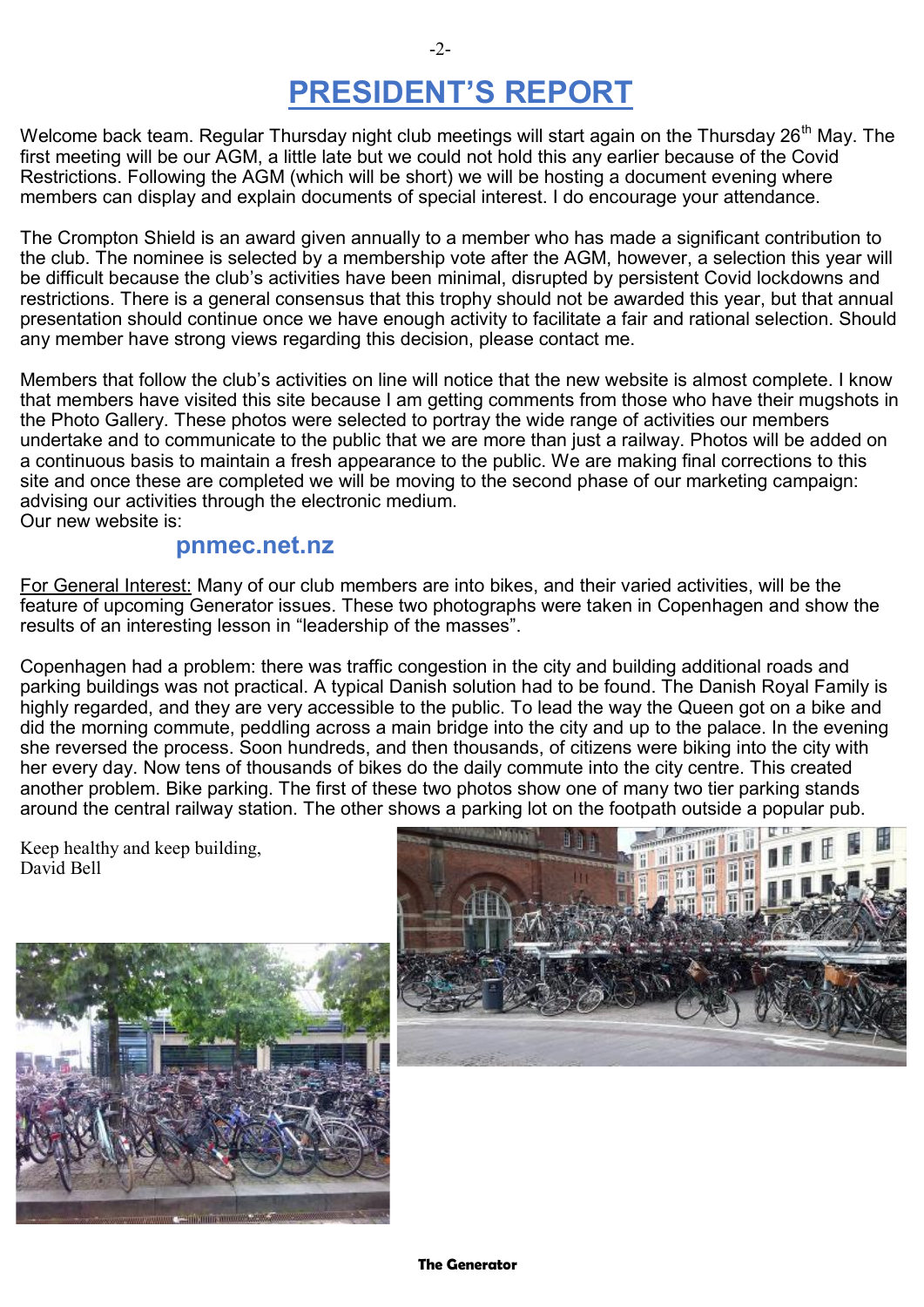# **Club Notices**

-3-

#### **Club Night AGM and Document Night**

As previously advised the PNMEC 2022 annual General Meeting will be held at 7.30pm on Thursday 26 May. Hearing Association Hall, 435 Church Street, Palmerston North. Normal Annual General Meeting format will be observed.

- Approval of 2021 minutes.
- Reports from office holders.
- Election of 2022—2023 office holders.
- Setting of Subscription fee.
- General business if any.

Traditionally our AGM has been have been efficient and with this in mind we will hold a **Document Night**  in conjunction with the AGM.

So bring along a document which has some significance to you and that may be of interest to fellow club members and be prepared to talk about it! These Document nights have over the years produced some very interesting items so don't be afraid to use your imagination and bring something along!

#### **Marriner Reserve Railway**

Resumption of public passenger hauling will recommence on Sunday 19 June after a lengthy ten month period of inactivity. The risk of catching the virus off one of our customers in an outdoor setting such as the Marriner Reserve would be deemed as low as we only have a fleeting contact with our customers in our station area.

Normal winter schedule applies 1pm to 3pm with set up from 11.30am. As always weather dependant.

#### **For Sale**

Set of castings for a 5 inch gauge Sweet Pea contractors locomotive. Consisting of

- 2 bronze cylinder castings with cast end covers.
- Quantity of Cast Iron horn blocks.
- Quantity of Cast Iron driving wheels some machined.
- Quantity of Cast Iron spoked pony truck wheels.

A good starting package for someone wishing to get a live steam locomotive project underway. The Sweet Pea can be in 0-4-0 or 0-6-0 or even built with a pony truck incorporated into the design. A great deal at \$100. contact Richard Lockett at 06 323 0948

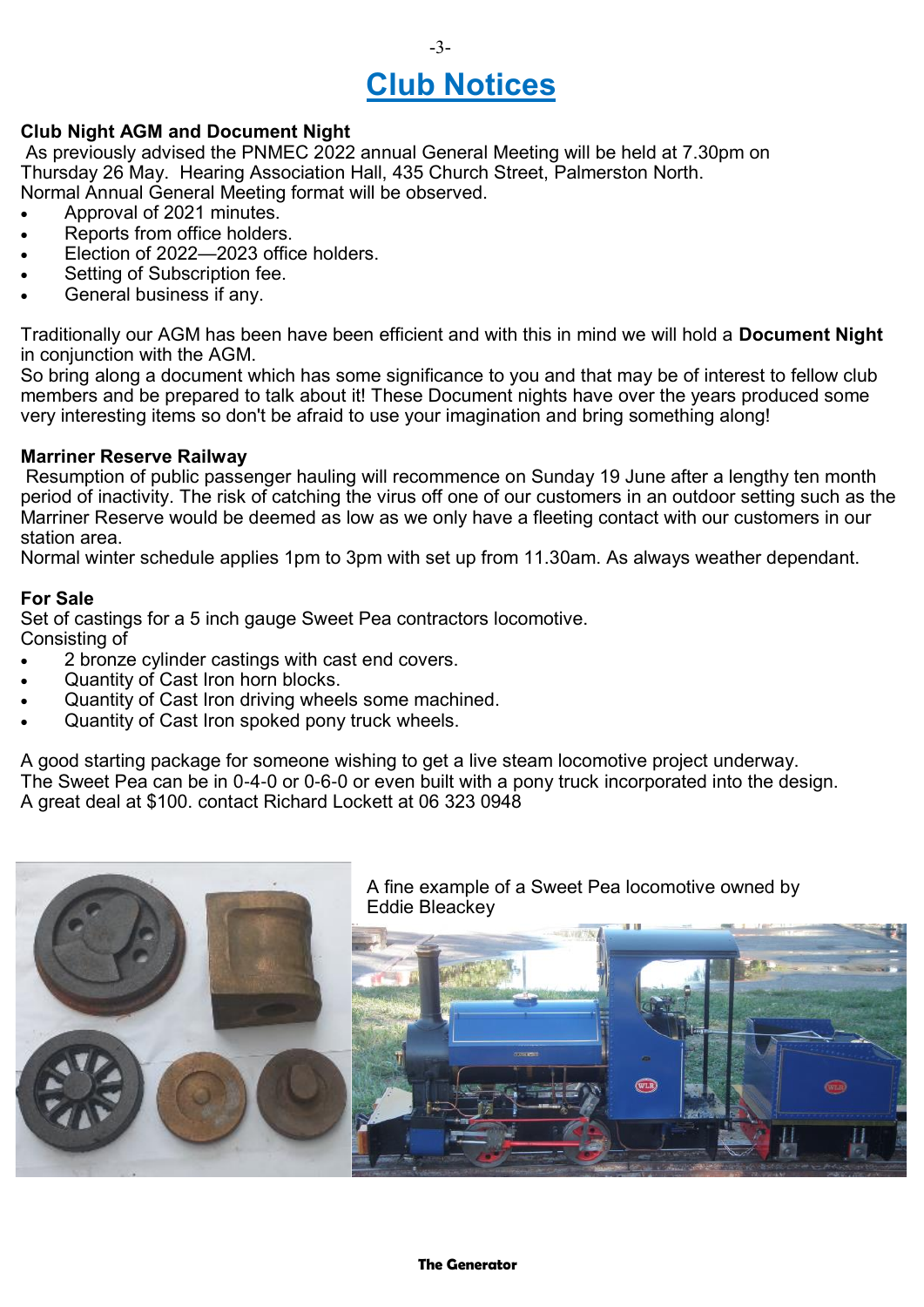## **Adieu Murray Bold**

Murray passed away on the  $29<sup>th</sup>$  of April after a gallant battle with cancer.

Some individuals are, in their younger years a source of worry for their parents and Murray was probably one of those not expected to reach the age of thirty. Many of Murray's exploits have passed into the Bold family folk law such as while still in high school becoming interested in the chemistry of explosive substances and putting the acquired knowledge into practice by blowing the family Hill's rotary washing line clean out of the ground just as his poor mum arrived with a full basket load of wet washing! His parents possibly only relaxed when Janice took Murray on as a life partner moderating some of his enthusiasm perhaps.

Murray joined us model engineers in the early 1990's after a distinguished involvement with competition model boats with some speed records still held by Murray! With a career in radio with the Post and Telephone Dept and then working in the computing/IT industry, Murray brought our club into the digital age, setting up and managing our website, publishing the Generator for many years, production of any printed materials for the club, always ready to help out and always with that cheeky grin.

Murray instigated and designed the signal system at the Marriner Reserve Railway and we have memories of the day of instillation when Murray supervising a lot of members involved on the day walked under Compton's Crossing and forgot to duck his head. He fell backwards onto the steel rails and so getting smacked about the head back and front which laid him out cold for a few minutes. Some say he was never the same after that!

The social side of the live steam railway part of our hobby was particularly enjoyable for Murray and over the years we travelled around the country with himself and Janice, firstly with his self built battery electric locomotive 1093 and latterly with the Bob Sharman built Phantom steam locomotive "Mr Sandman". After a weekend at the Rotorua track, Murray loaded the loco and ride cars into its custom built tailer throwing his overalls in last before closing all the padlocks and then jumping into his car and realising that the keys were in his overalls, locked in the trailer. Angle grinders come in handy.

On another occasion coming back to P North from a hot sunny railway weekend up country when Murray decided that he could not drive any further without a cigarette as his passenger Cynthia Cooper didn't smoke so he couldn't smoke in the vehicle. Unfortunately the stop was in the middle of the desert road and it was no longer warm and sunny but very chilly so still in shorts and tee shirt Murray puffed away shivering and shaking much to Cynthia's amusement. Eventually Murray managed to give up smoking. In later years Murray downsized his railway interests to garden gauge and with the acquisition of a couple of 3D printers was able to build many locomotives and rolling stock in this gauge with the mere flick of a switch!

Murray was a good friend to us all and will be missed.

Words and thoughts by Cynthia Cooper, Chris Morton, Richard Lockett



Murray Bold and "Mr Sandman" Mariner Reserve Railway. July 2006.

Photo Chris Saunders

#### **The Generator**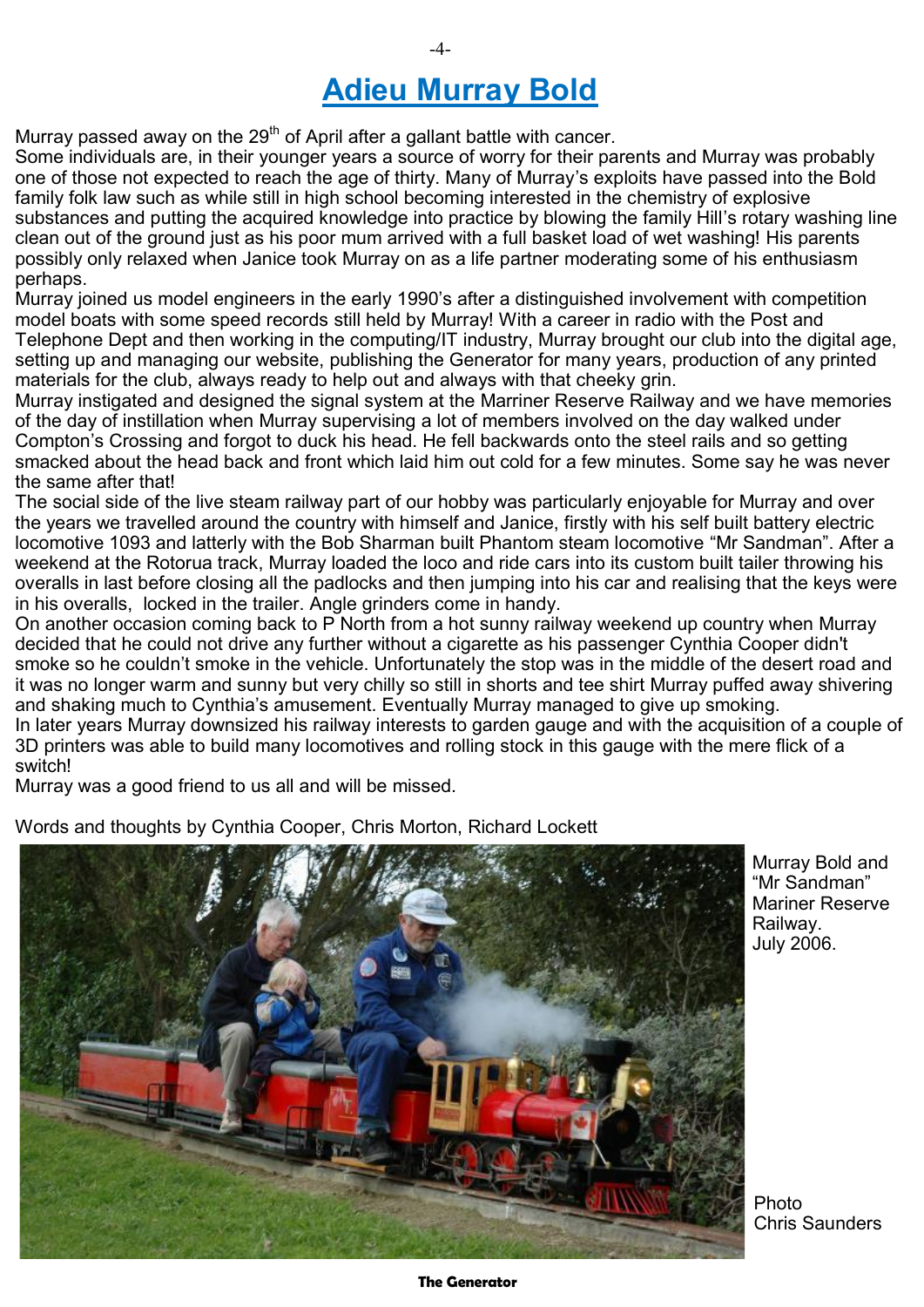## **Lady of the Lake**

The Palmerston North Model Engineering Club extends their sympathies to the Hawkes Bay Model Engineering Society on the recent burglary of their storage shed at their Anderson Park site located in Taradale, Napier. As we the PNMEC have had a recent break in of our railway operations shed with items stolen we know what a kick in the guts it is after all of the volunteer hours that go into establishing these facilities from which our communities derive much pleasure.

All model engineering and live steam railway clubs in NZ got notification to the fact that their club owned 5 inch gauge steam locomotive the "Maid of Kent" had been stolen and asking to be on the lookout for it. The number of model live steam locomotives built in NZ runs into many hundreds constructed over the years and those of us of whom this hobby has been a large part of their lives know most of these locomotives, who built them, the current and previous owners, even down to how good they preformed and to any modifications or paint schemes changes made to them over the years!

Point being that if a stolen locomotive turns up at a club track somewhere to run or offered for sale to club members even via Trade Me, questions will be asked and law enforcement notified.

Of cause the persons who break into our facilities don't comprehend these realities due to their lack of intelligence. As to selling for scrap I took 57 kgs of steel offcuts to my local dealer and got 12 dollars for it and he said that the price may be going down soon as there would be a large number of burnt out Russia tanks entering the scrap metal supply chain in the near future. So what is a 5 inch gauge loco worth as scrap metal? Even with its non ferrous content I would say you'd be lucky to got 20 dollars for it! The theft generated a large amount of publicity in the Hawkes Bay if not nationally and possibly made the locomotive too hot of an item to be in possession of for the thieves or that they just tired of lugging it across Anderson Park. So they tipped it into the parks lake along with the conveying wheelbarrow a few hundred metres away from the storage shed. The lake is used by the local model boat people who are members of the Hawkes Bay M E Club and a few days later a gentleman out with his model boat possibly a salvage tug happened upon the submerged wheelbarrow. Closer inspection found the Mail of Kent also submerged in the lake.

With a bit of work the Maid will soon be back in service hauling trains at Anderson Park much to the relief of the Hawkes Bay club.

The Maid of Kent has been a popular model for model engineers to build over the years based on the British Southern Railways Maunsell designed L1 class and can be built with inside or outside cylinders and with Stepenson's or Joy valve gear. The Hawkes Bay Clubs example is over 60 years old and is the primary steam powered locomotive used to haul passengers around their track and would be regarded as a local Taonga along with club stalwart Graham Lebourne who has been associated with this locomotive for its entire life! Editor